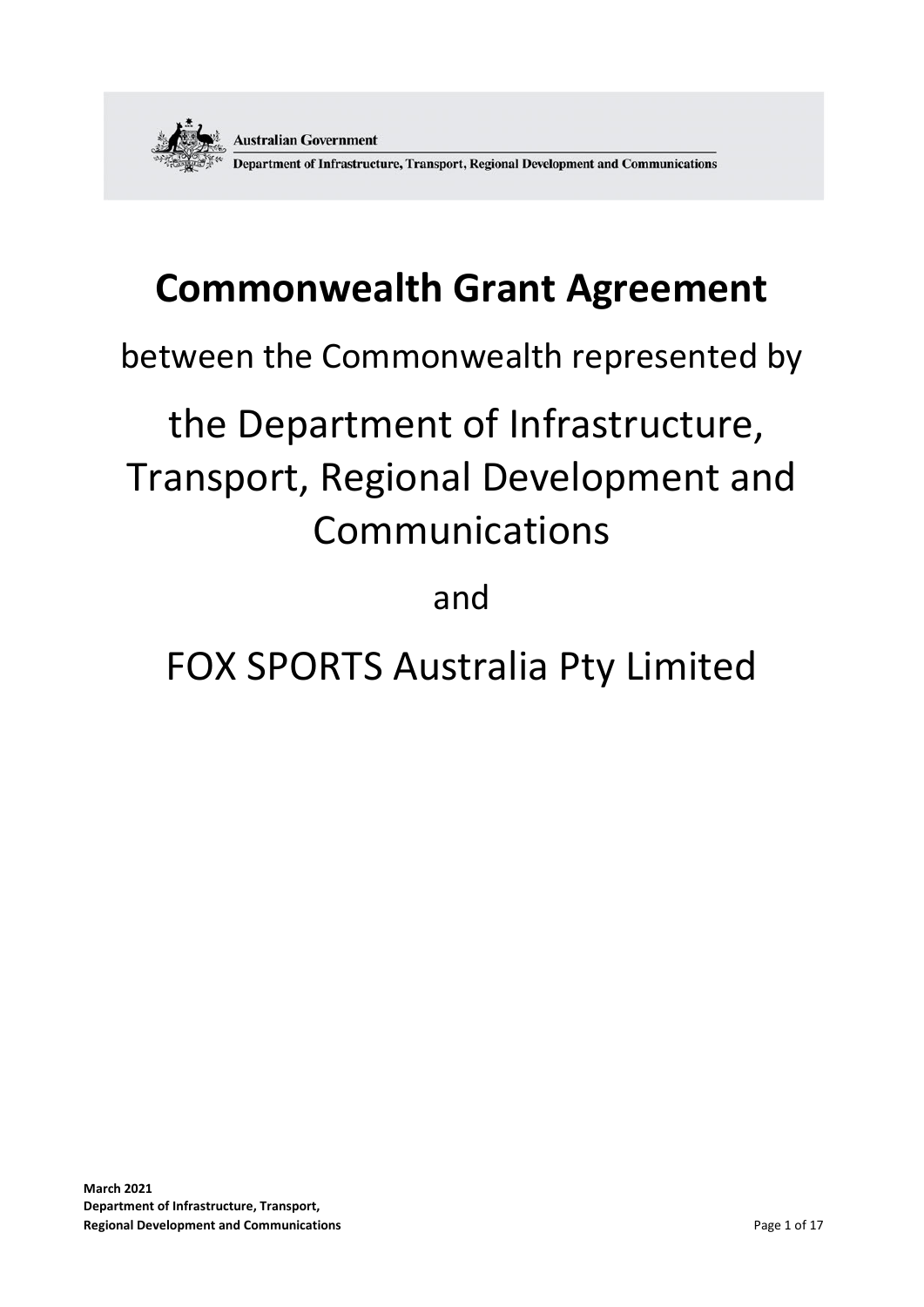### **Contents**

| Grant Agreement: funding for coverage of under-represented sports 3                        |
|--------------------------------------------------------------------------------------------|
|                                                                                            |
| E. Strategic Roadmap, Progress Update and Acceleration PlanError! Bookmark not<br>defined. |
|                                                                                            |
|                                                                                            |
|                                                                                            |
|                                                                                            |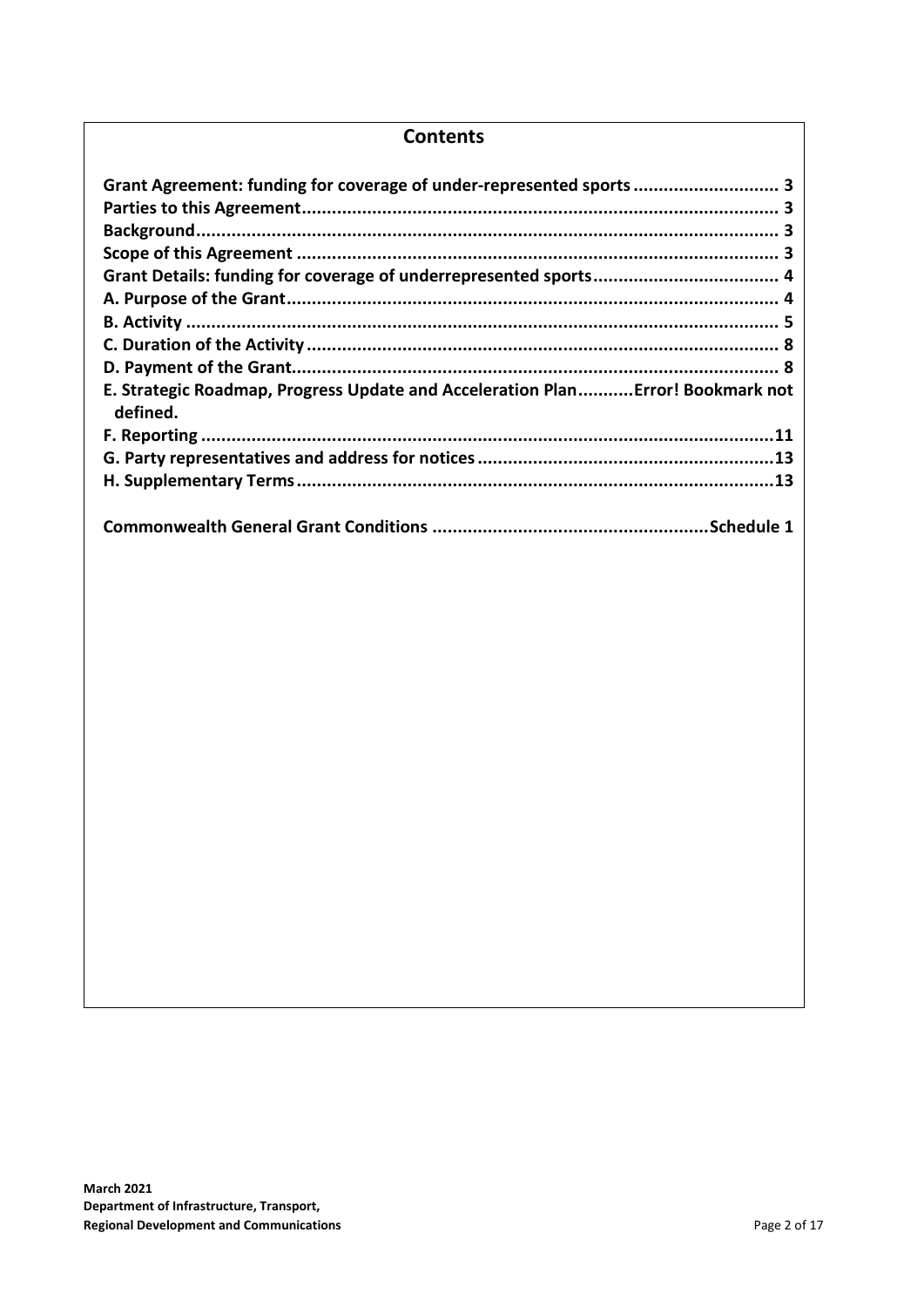# **Grant Agreement: Funding for coverage of under-represented sports**

Once completed, this document, together with each set of Grant Details and the Commonwealth General Grant Conditions (Schedule 1), forms an Agreement between the Commonwealth and the Grantee.

# **Parties to this Agreement**

#### **The Grantee**

| Full legal name of Grantee                                                                 | FOX SPORTS AUSTRALIA PTY LIMITED |
|--------------------------------------------------------------------------------------------|----------------------------------|
| Legal entity type (e.g. individual, incorporated association,<br>company, partnership etc) | PROPRIETARY COMPANY              |
| Trading or business name                                                                   | FOX SPORTS AUSTRALIA PTY LIMITED |
| Any relevant licence, registration or provider number                                      | N/A                              |
| Australian Company Number (ACN) or other entity<br>identifiers                             | 065 445 418                      |
| Australian Business Number (ABN)                                                           | 16 065 445 418                   |
| Registered for Goods and Services Tax (GST)?                                               | Yes                              |
| Date from which GST registration was effective?                                            | 01/07/2000                       |
| Registered office (physical/postal)                                                        | 4 BROADCAST WAY                  |
|                                                                                            | ARTARMON NSW 2064                |
| Relevant business place (if different)                                                     | As above                         |
| Telephone                                                                                  | $(02)$ 9776 2600                 |
| Fax                                                                                        | $(02)$ 9776 6383                 |
| Email                                                                                      | <b>REDACTED</b>                  |

#### **The Commonwealth**

The Commonwealth of Australia represented by the Department of Infrastructure, Transport, Regional Development and Communications (the *Department*).

Nishi Building 2 Phillip Law Street New Acton ACT 2601 ABN 86 267 354 017

# **Background**

The Commonwealth has agreed to enter into this Agreement under which the Commonwealth will provide the Grantee with one or more Grants for the purpose of assisting the Grantee to undertake the associated Activity. The Grantee agrees to use each Grant and undertake each Activity in accordance with this Agreement and the relevant Grant Details.

# **Scope of this Agreement**

This Agreement comprises:

(a) this document;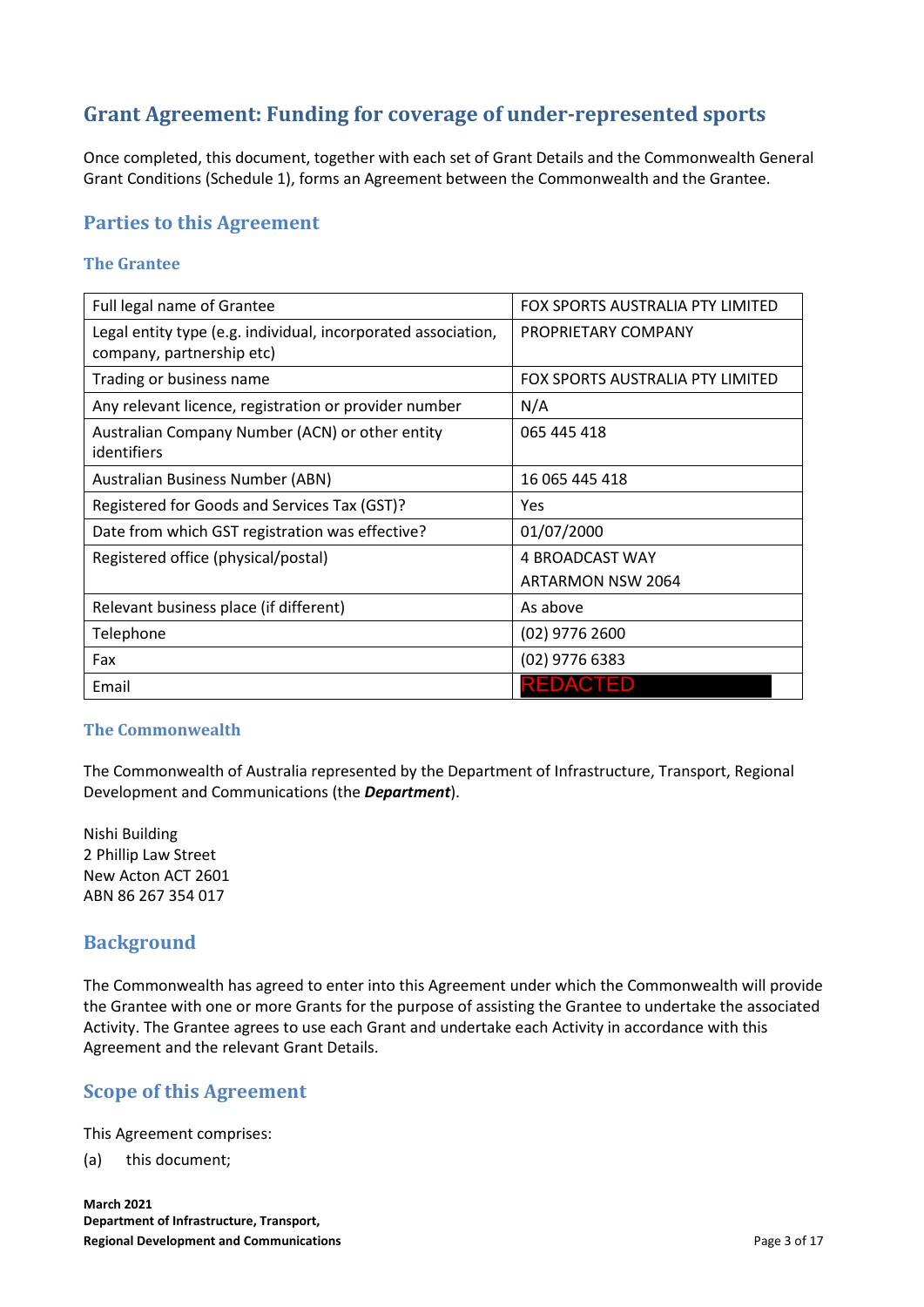- (b) the Supplementary Terms (if any);
- (c) the General Grant Conditions (Schedule 1);
- (d) the Grant Details; and
- (e) any other document referenced or incorporated in the Grant Details.

Each set of Grant Details, including Supplementary Terms (if any), only applies to the particular Grant and Activity covered by that set of Grant Details and a reference to the 'Agreement' in the Grant Details or the Supplementary Terms is a reference to the Agreement in relation to that particular Grant and Activity. If there is any ambiguity or inconsistency between the documents comprising this Agreement in relation to a Grant, the document appearing higher in the list will have precedence to the extent of the ambiguity or inconsistency.

Along with any variation agreed in writing by the Parties in accordance with clause 7 of the Commonwealth General Grant Conditions (Schedule 1 to this Agreement), this Agreement represents the Parties' entire agreement in relation to each Grant provided under it and the relevant Activity, and supersedes all prior representations, communications, agreements, statements and understandings, whether oral or in writing.

Subject to clause 14 of the Commonwealth General Grant Conditions (Schedule 1 to this Agreement), certain information contained in or provided under this Agreement may be used for public reporting purposes.

# **Grant Details: Funding for coverage of under-represented sports**

# **A. Purpose of the Grant**

- A.1 The purpose of the Grant is to support television and online coverage of under-represented sports, including women's sports, niche sports, and emerging sports that exhibit high levels of community involvement and participation (the *Grant Objective*).
- A.2 Although the Grantee will not be responsible for their achievement, the conduct of the Activity by the Grantee is expected to result in a number of secondary benefits, including the following:
	- (a) supporting grant partners to return to broadcasting sporting codes and games related to women's, niche, and under-represented sports interrupted by the COVID-19 Pandemic by providing financial certainty and support to assist with the planning and the re-commencement of play in 2020-21;
	- (b) an increase in the ability for women's sports, niche sports and emerging sports to grow participation, levels of community engagement, and their fan bases;
	- (c) an increase in the ability for women's sports, niche sports and emerging sports to commercialise their content; and
	- (d) providing an opportunity to establish role models and pathways for aspiring athletes in the community, particularly young women.
- A.3 For the purposes of this Agreement:
	- (a) *Women's sports* means those sports that involve Australian female athletes or teams, and have a high level of community involvement and participation.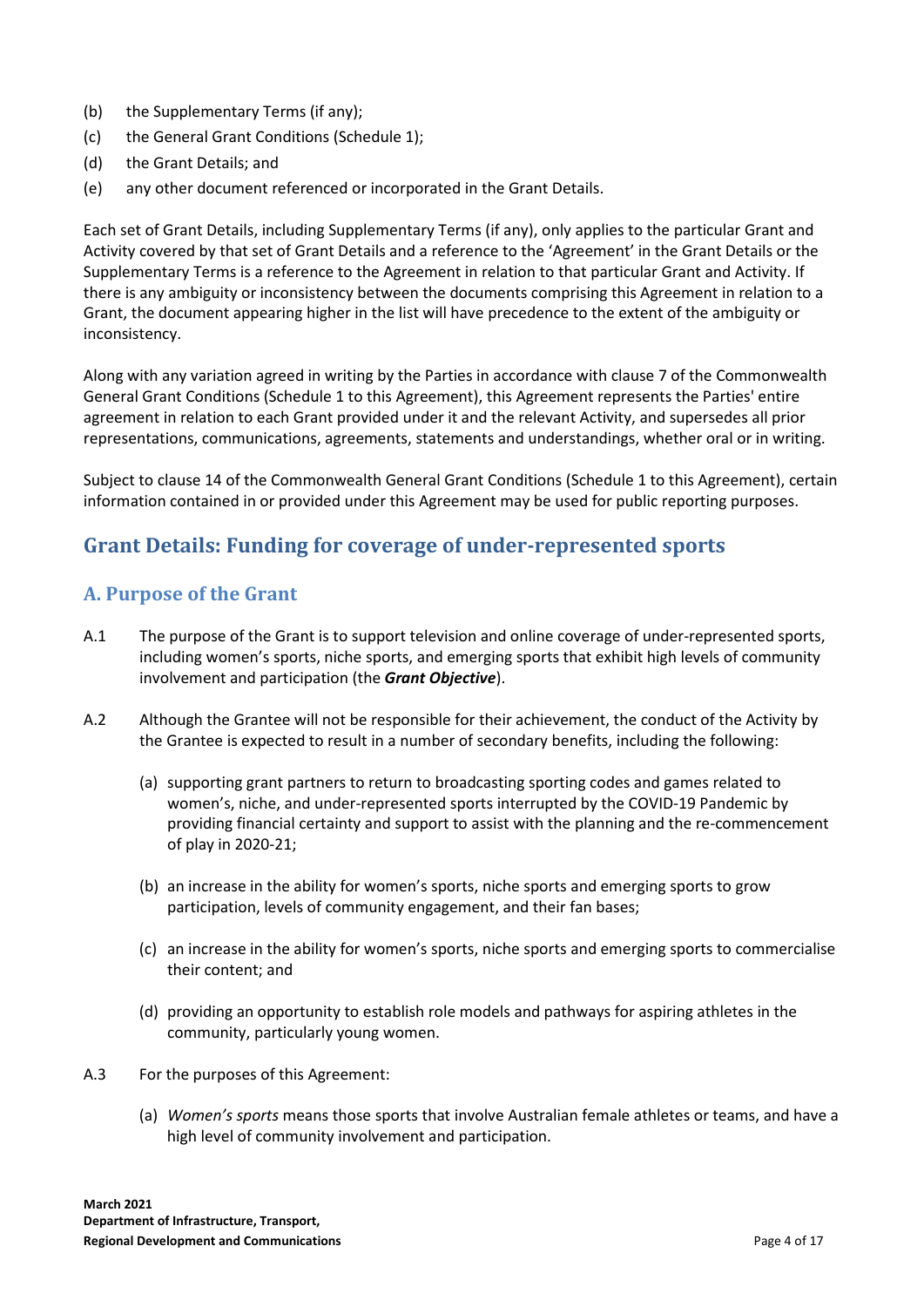- (b) *Niche sports* means domestic sports (generally played in Australia) that have an average television or online audience of 80,000 or less and involve Australian athletes.
- (c) *Emerging sports* means domestic sports (generally played in Australia) that involve Australian athletes, that would be categorised as a supporting or development league, and that have a high level of community involvement and participation.
- (d) *Under-represented sports* means sports with a history of low or no broadcast exposure in the mainstream Australian media, including women's sports, niche sports or emerging sports.

# **B. Activity**

- B.1 The Activity is the production and communication of coverage of under-represented sports by the Grantee on the Grantee's various media platforms, including subscription television, Internet Protocol Television (IPTV), Over-The-Top (OTT) streaming or video-on-demand services, digital media and social media.
- B.2 The specific deliverables for the Activity will be set out in a Strategic Roadmap for each financial year for which the Grant is to be provided (2017-18 to 2021-22) as per the Activity Schedule. An Interim Progress Update (Progress Update) and a Re-establishment and Acceleration Plan (Acceleration Plan) will be separately prepared to explain the steps the Grantee has or intends to undertake throughout 2020-21 to support the various sporting bodies re-establish themselves following the disruptions of the COVID-19 Pandemic and to ensure the timely broadcasting of the various sports upon their recommencement. Refer to Term E for further details on the Strategic Roadmap, the Progress Update and the Acceleration Plan.
- B.4 The Final Performance Report will include audited financial statements detailing how the Grantee expended the Grant.
- B.5 The Grantee must respond to all reasonable requests and provide all reasonable assistance required by the Commonwealth to enable the Commonwealth to undertake its assessment of any submitted Strategic Roadmaps, the Progress Update, the Acceleration Plan or Performance Reports. If a submitted Strategic Roadmap, the Progress Update, the Acceleration Plan or a Performance Report is not satisfactory to the Commonwealth, the Commonwealth will use its best efforts to notify the Grantee of the shortcomings identified by the Commonwealth at least 10 business days prior to the applicable due date for the Acceptance of the relevant document. The Grantee must address the shortcomings identified by the Commonwealth and resubmit the document within any reasonable timeframe specified by the Commonwealth, for the Commonwealth's consideration.
- B.6 The Activity Schedule is outlined below. The due dates specified in the table below may be altered with the written agreement of the Parties.
	- (a) The Grantee may submit any of the documents referred to in the Activity Schedule before the specified due dates.
	- (b) The Grantee may submit any of the documents referred to in the Activity Schedule after the specified due dates, if circumstances warrant or necessitate a later submission, subject to the Commonwealth's prior agreement. The revised due date of submission would be notified by the Commonwealth.
	- (c) The Commonwealth may accept any of the documents referred to in the Activity Schedule before the specified due dates.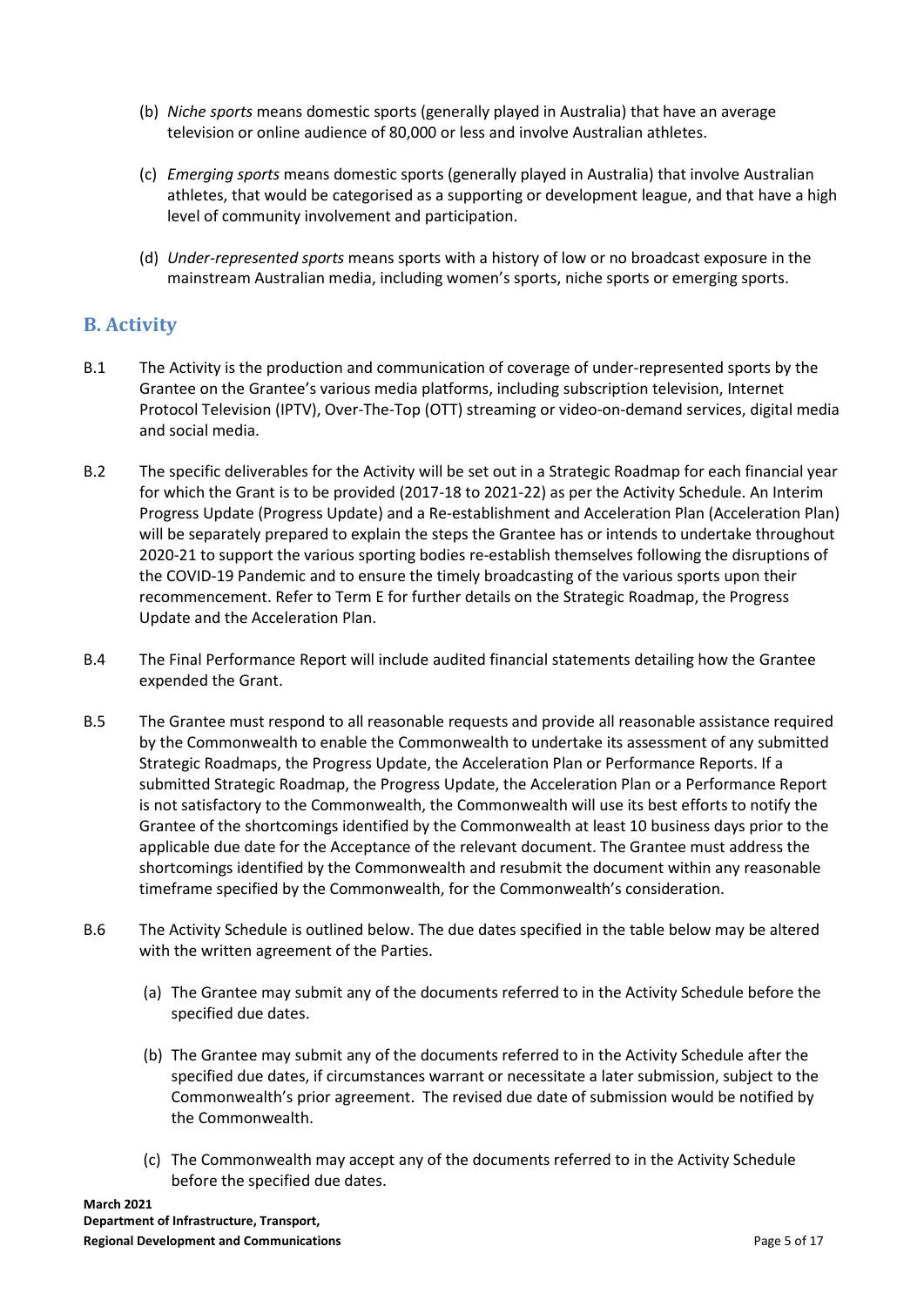(d) The Commonwealth will notify the Grantee of its acceptance of any of the documents referred to in the Activity Schedule no later than 20 business days from the Commonwealth's receipt of the documents in a satisfactory condition. The 20 business days referenced above does not include any time during which the Grantee is making revisions or edits to the documents, as requested by the Commonwealth (as per Term B.5).

| <b>Activity Schedule</b>                                    |                |                  |
|-------------------------------------------------------------|----------------|------------------|
| <b>Milestone</b>                                            | Party          | <b>Due Dates</b> |
| Submission of 2017-18 Strategic Roadmap                     | Grantee        | 15 Dec 2017      |
| Acceptance of 2017-18 Strategic Roadmap                     | Commonwealth   | 15 Jan 2018      |
| Submission of 2017-18 Performance Report                    | Grantee        | 31 Jul 2018      |
| Submission of 2018-19 Strategic Roadmap                     |                |                  |
| Acceptance of 2017-18 Performance Report                    | Commonwealth   | 31 Aug 2018      |
| Acceptance of 2018-19 Strategic Roadmap                     |                |                  |
| Submission of 2018-19 Performance Report                    | <b>Grantee</b> | 31 Jul 2019      |
| Submission of 2019-20 Strategic Roadmap                     |                |                  |
| Acceptance of 2018-19 Performance Report                    | Commonwealth   | 31 Aug 2019      |
| Acceptance of 2019-20 Strategic Roadmap                     |                |                  |
| Submission of 2019-20 Performance Report                    | Grantee        | 29 June 2020     |
| Submission of 2020-21 Strategic Roadmap                     |                |                  |
| Acceptance of 2019-20 Performance Report                    | Commonwealth   | 30 June 2020     |
| Acceptance of 2020-21 Strategic Roadmap                     |                |                  |
| Submission of Interim Progress Update                       | Grantee        | 30 Sep 2020      |
| <b>Acceptance of Interim Progress Update</b>                | Commonwealth   | 31 Oct 2020      |
| Submission of the Re-establishment and Acceleration Plan    | Grantee        | 31 Jan 2021      |
| Acceptance of the Re-establishment and Acceleration Plan    | Commonwealth   | 28 Feb 2021      |
| Submission of 2020-21 Performance Report                    | Grantee        | 31 Jul 2021      |
| Submission of 2021-22 Strategic Plan                        |                |                  |
| Acceptance of 2020-21 Performance Report                    | Commonwealth   | 31 Aug 2021      |
| Submission of 2021-22 Performance Report                    | Grantee        | 31 Jul 2022      |
| Acceptance of 2021-22 Performance Report                    | Commonwealth   | 31 Aug 2022      |
| Submission of Final Performance Report - 2017-18 to 2021-22 | Grantee        | 31 Jul 2022      |
| Acceptance of Final Performance Report - 2017-18 to 2021-22 | Commonwealth   | 31 Aug 2022      |

**B.8** In contributing to the Grant Objective (set out at Item A), the Grantee will achieve the following Key Performance Indicators (KPIs) of the Activity:

| <b>GRANT OBJECTIVE</b>            | <b>KPI</b>                       | <b>SOURCES of KPI data</b> |
|-----------------------------------|----------------------------------|----------------------------|
| Support television and online     | Broadcast rights secured for     | OzTAM, Adobe               |
| coverage of under-represented     | confirmed events outlined in the | <b>Omniture Analytics,</b> |
| sports, including women's sports, | corresponding year's Strategic   | Social Analytics e.g.      |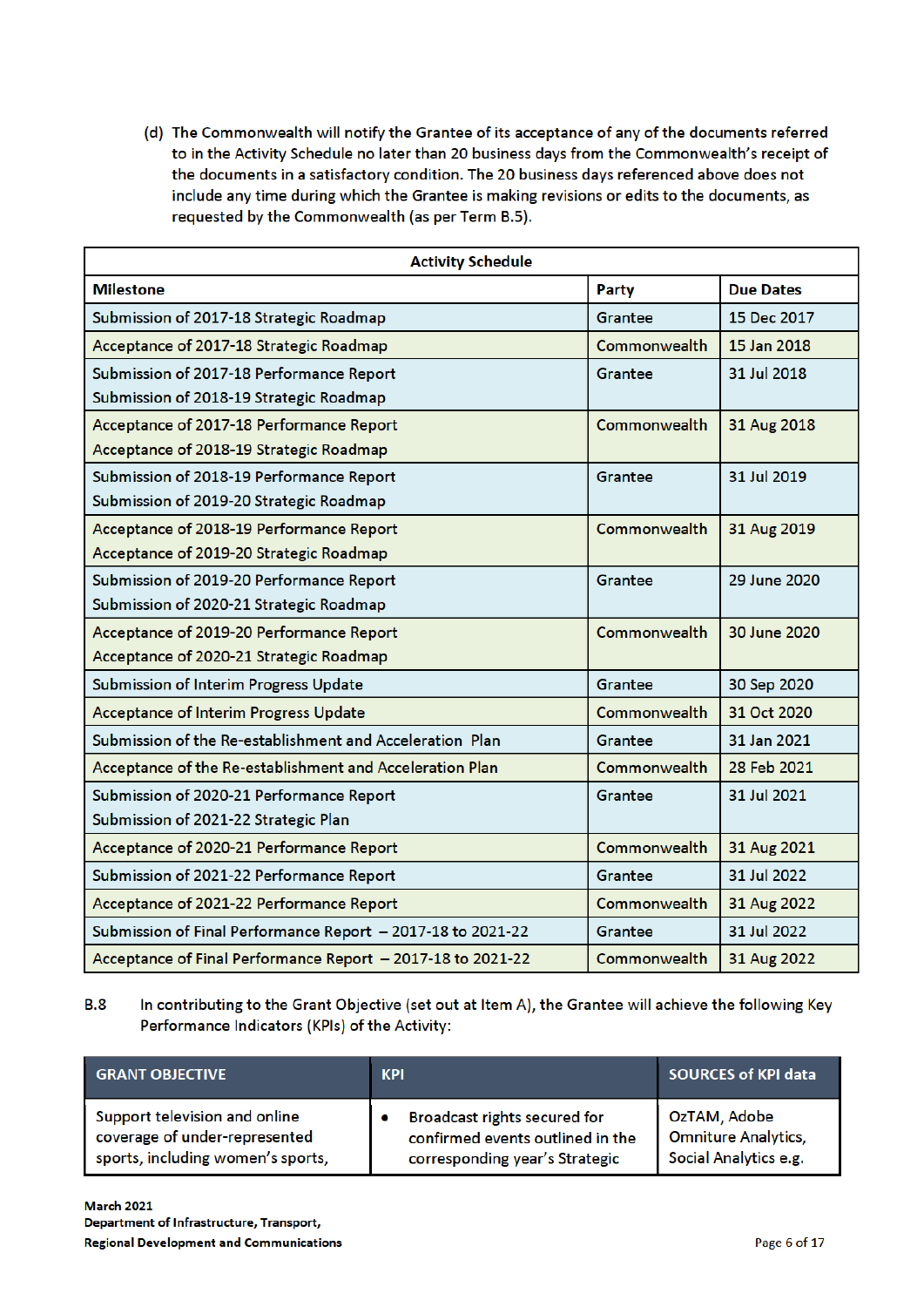| <b>GRANT OBJECTIVE</b>                                                                                        | <b>KPI</b>                                                                                                                                                                                                                                                                                                                                                                                                                                                                                                                                                                     | <b>SOURCES of KPI data</b>           |
|---------------------------------------------------------------------------------------------------------------|--------------------------------------------------------------------------------------------------------------------------------------------------------------------------------------------------------------------------------------------------------------------------------------------------------------------------------------------------------------------------------------------------------------------------------------------------------------------------------------------------------------------------------------------------------------------------------|--------------------------------------|
| niche sports, and emerging sports,<br>that exhibit high levels of community<br>involvement and participation. | Roadmap and any updates to<br>confirmed events outlined in the<br>Acceleration Plan (as applicable).<br>Coverage produced / acquired for<br>events as outlined in the<br>corresponding year's Strategic<br>Roadmap and any updates to<br>confirmed events outlined in the<br>Acceleration Plan (as applicable).<br>An agreed increase in the hours /<br>quantity of coverage of the<br>under-represented sports<br>identified in the corresponding<br>year's Strategic Roadmap and any<br>updates to confirmed events<br>outlined in the Acceleration Plan<br>(as applicable). | <b>Facebook Analytics,</b><br>Sprout |

- **B.9** The Grantee will establish within 30 days of the Signing Date a Governance Team to administer the Activity and the allocation of the Grant funding towards the Activity by the Grantee.
- **B.10** The Governance Team will also have the following key roles and responsibilities:
	- (a) reviewing and assessing which sports are eligible for the Activity;
	- (b) selecting the sports to receive coverage on the Grantee's media platforms; and
	- (c) reporting to the Commonwealth in accordance with Items E and F.
- **B.11** Each member of the Governance Team will have experience in sports media with their combined skill set highly focussed on content valuation, acquisition, programming and promotion. The composition of the Governance Team as at the commencement of this Agreement is:

| <b>REDACTED</b> |  |  |
|-----------------|--|--|
|                 |  |  |
|                 |  |  |
|                 |  |  |

**B.12** The composition of the Governance Team may be altered over the course of the Agreement, with the agreement of the Parties. The Governance Team may also include additional members from time to time with the written agreement of the Parties.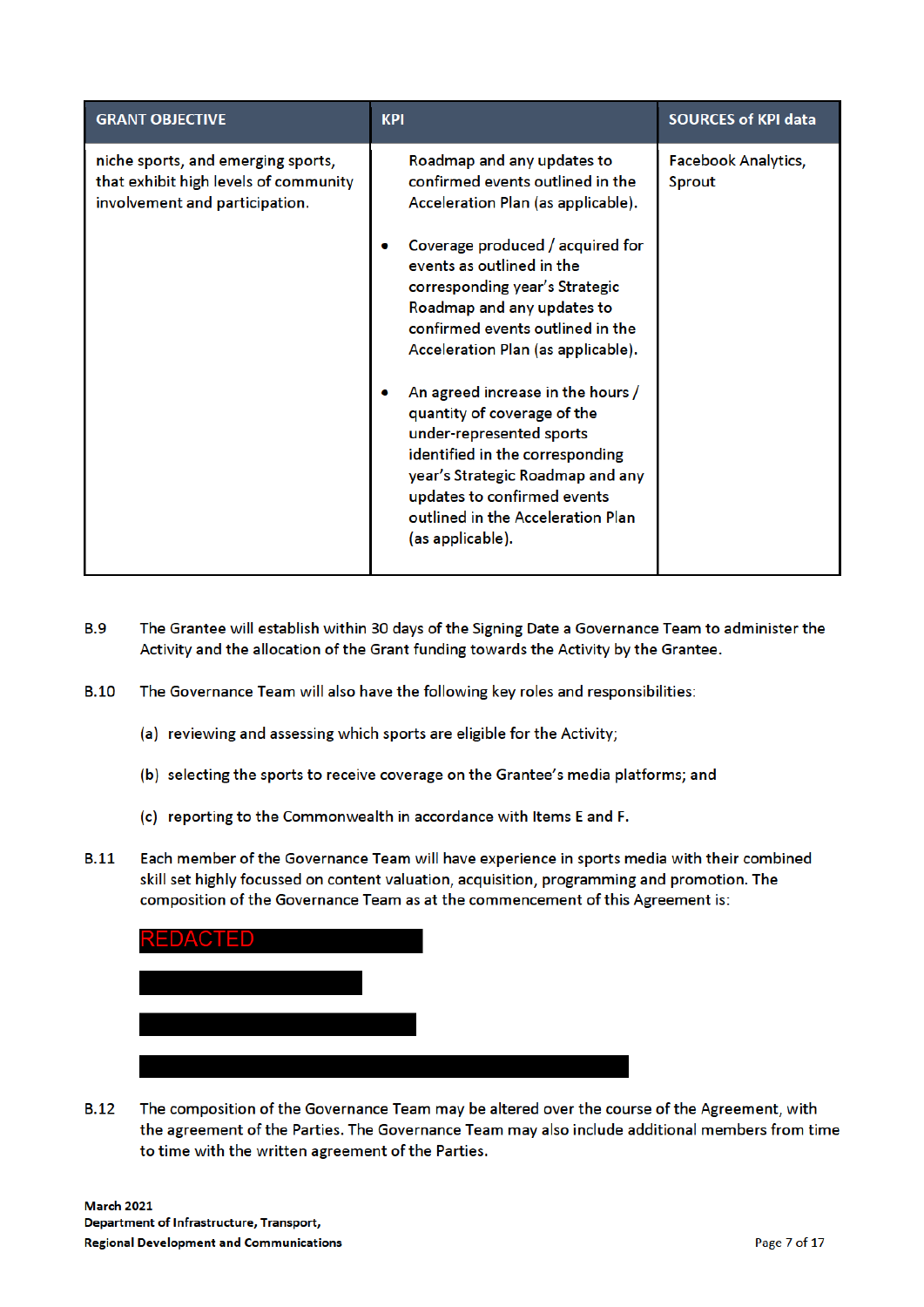# **C. Duration of the Activity**

C.1 The Activity starts on the date upon which this Grant Agreement is signed by the Commonwealth (**Signing Date**) and concludes on the date upon which the Commonwealth accepts the Final Performance Report (**Completion Date**).

# **D. Payment of the Grant**

- D.1 The total amount of the Grant payable by the Commonwealth to the Grantee under this Agreement is **\$44,000,000** (GST inclusive), which represents \$40,000,000 plus GST of \$4,000,000.
- D.2 The Grantee must ensure that the Grant is held in an account in the Grantee's name and which the Grantee controls, with an authorised deposit-taking institution authorised under the *Banking Act 1959* (Cth) to carry on banking business in Australia.
- D.3 The Grant will be paid in seven instalments by the Commonwealth in respect of each financial year upon completion of the agreed Milestones to the Commonwealth's satisfaction, and compliance by the Grantee with its obligations under this Agreement.

| <b>Milestone</b>            | Amount      | <b>GST</b> | <b>Total</b> |
|-----------------------------|-------------|------------|--------------|
|                             | (excl. GST) |            | (incl. GST)  |
| Acceptance by the           | \$7,500,000 | \$750,000  | \$8,250,000  |
| Commonwealth of the         |             |            |              |
| 2017-18 Strategic           |             |            |              |
| Roadmap                     |             |            |              |
| Acceptance by the           | \$7,500,000 | \$750,000  | \$8,250,000  |
| Commonwealth of the         |             |            |              |
| 2017-18 Performance         |             |            |              |
| Report and 2018-19          |             |            |              |
| Strategic Roadmap           |             |            |              |
| Acceptance by the           | \$7,500,000 | \$750,000  | \$8,250,000  |
| Commonwealth of the         |             |            |              |
| 2018-19 Performance         |             |            |              |
| Report and 2019-20          |             |            |              |
| Strategic Roadmap           |             |            |              |
| Acceptance by the           | \$5,000,000 | \$500,000  | \$5,500,000  |
| Commonwealth of the         |             |            |              |
| 2019-20 Performance         |             |            |              |
| <b>Report and Strategic</b> |             |            |              |
| Roadmap for 2020-21         |             |            |              |
| Acceptance by the           | \$7,500,000 | \$750,000  | \$8,250,000  |
| Commonwealth of the         |             |            |              |
| Re-establishment and        |             |            |              |
| <b>Acceleration Plan</b>    |             |            |              |
| Acceptance by the           | \$3,000,000 | \$300,000  | \$3,300,000  |
| Commonwealth of the         |             |            |              |
| 2020-21 Performance         |             |            |              |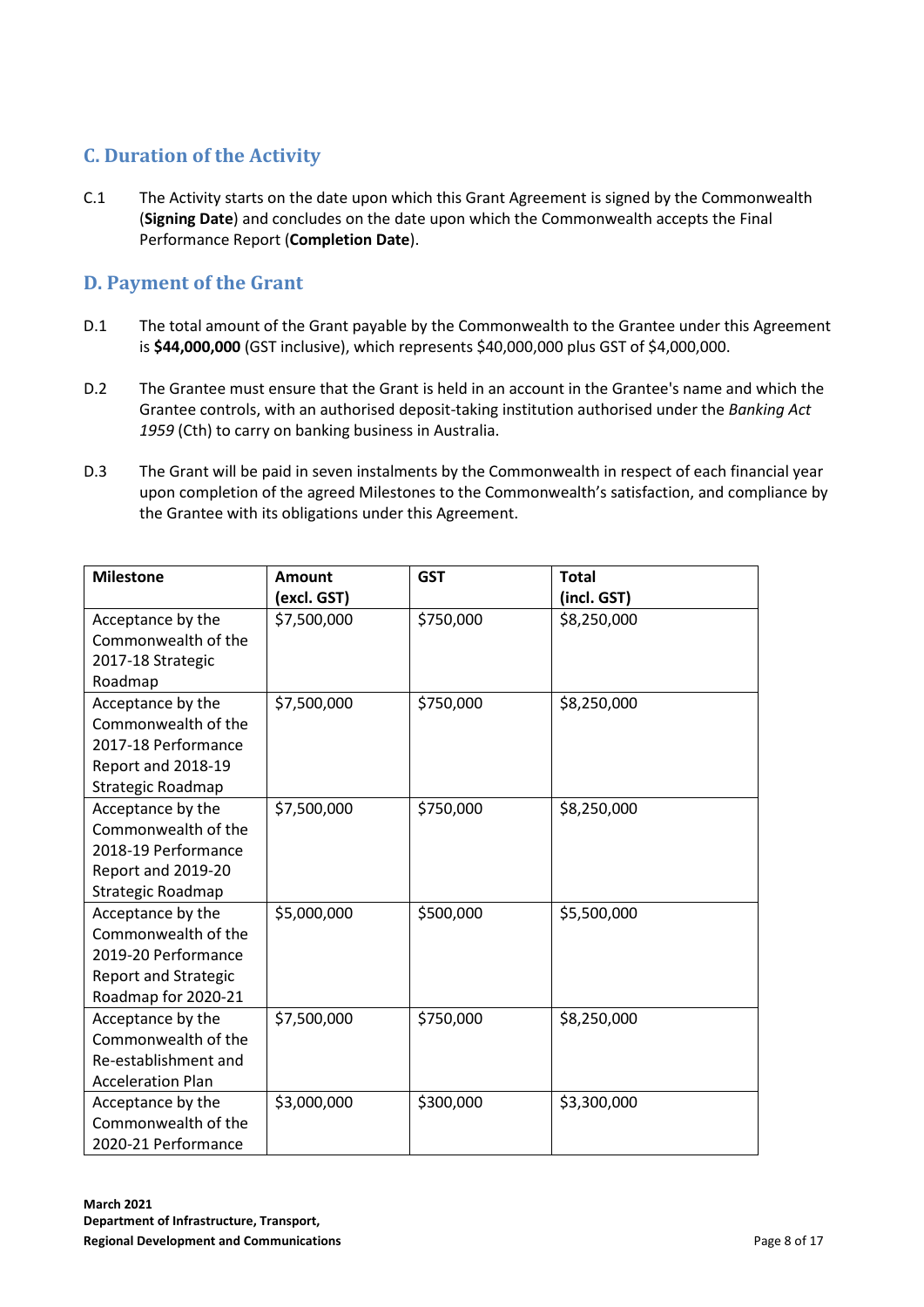| <b>Milestone</b>                                                                                                              | Amount<br>(excl. GST) | <b>GST</b>  | <b>Total</b><br>(incl. GST) |
|-------------------------------------------------------------------------------------------------------------------------------|-----------------------|-------------|-----------------------------|
| Report and 2021-22<br>Strategic Roadmap                                                                                       |                       |             |                             |
| Acceptance by the<br>Commonwealth of the<br>2021-22 Performance<br><b>Report and Final</b><br>Performance Report<br>2017-2022 | \$2,000,000           | \$200,000   | \$2,200,000                 |
| <b>Total Amount</b>                                                                                                           | \$40,000,000          | \$4,000,000 | \$44,000,000                |

#### **Invoicing**

- D.4 Each payment will be made following submission by the Grantee of a correctly rendered invoice. To be correctly rendered, the invoice must be sent to the Department, either:
	- (or any other email address notified to the Grantee by the Commonwealth), or (a) electronically, to **REDACTED**
	- (b) in hard copy, to:

News and Media Industry Branch Department of Infrastructure, Transport, Regional Development and Communications GPO Box 2154 CANBERRA ACT 2601

- D.5 A correctly rendered invoice will include the following information:
	- (a) title of the relevant / applicable Milestone;
	- (b) name of the Grantee's representative;
	- (c) Grantee's ABN;
	- (d) Grantee's bank account details (if these have not previously been advised to the Commonwealth); and
	- (e) if no separate GST invoice is to be provided, such other information as is necessary to comply with the GST Act.

# **E. Strategic Roadmap, Progress Update and Acceleration Plan**

#### **Strategic Roadmap**

- E.1 The Grantee will prepare a Strategic Roadmap for each of the financial years 2017-18 to 2021-22 and provide the proposed Strategic Roadmap to the Commonwealth in accordance with the Activity Schedule at Term B.6. Once accepted by the Commonwealth, each Strategic Roadmap, along with the Progress Update and the Acceleration Plan (see Terms E.6 to E.9), will govern the Grantee's use of Grant money in the applicable financial year, and these documents will be the basis against which the Grantee's performance of the Activity will be assessed by the Commonwealth.
- E.2 The form and structure of the Strategic Roadmap will be a matter for the Grantee. However, each Strategic Roadmap must include the following:
	- (a) a breakdown of the proposed expenditure of Grant money for the financial year in question in terms of:
		- i. the proposed under-represented sports that will be supported through the Activity; and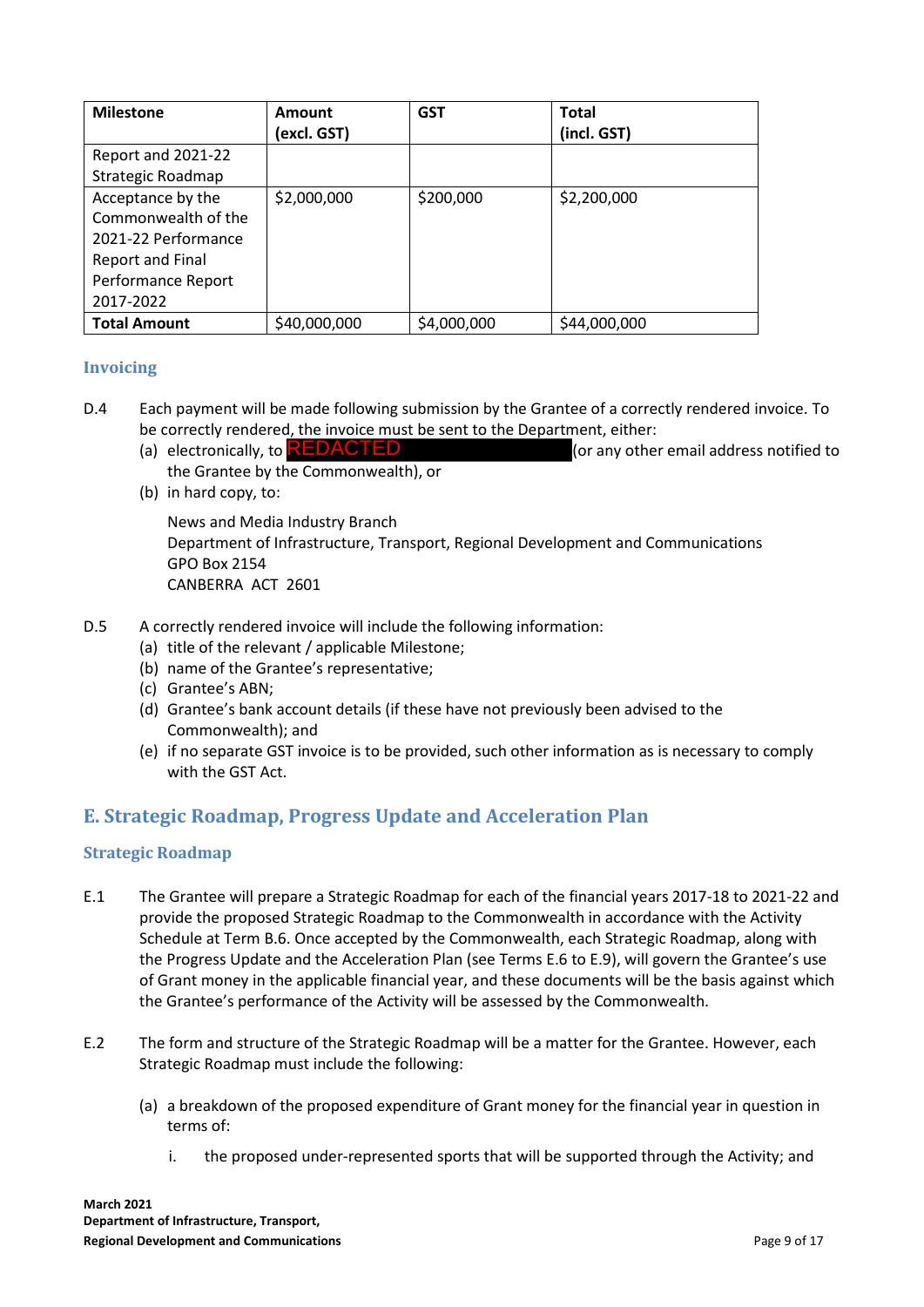- ii. the amount of Grant money proposed to be expended in the financial year against each cost category (as identified at Term H2.1);
- (b) an indication of whether the planned expenditure for the financial year in question is expected to lead to an increase or enhancement of coverage in the current financial year, or span multiple financial years;
- (c) details of the activities undertaken by the Governance Team in recommending and selecting sports for additional coverage under the Grant and inclusion in the proposed Strategic Roadmap, including:
	- i. the rationale for the selection of each particular selected under-represented sport;
	- ii. consultation undertaken by the Governance Team, or the Grantee, with sports bodies associated with the selected under-represented sport;
	- iii. previous media and broadcast coverage of the selected under-represented sports; and
	- iv. which category(ies) of under-represented sport each selected sport falls into (e.g. women's sports, niche sports, emerging sports or more than one of those categories); and
- (d) the proposed coverage for the applicable financial year of under-represented sports that have been supported through the use of Grant money, including:
	- i. the overall amount of coverage;
	- ii. the form of coverage (live or delayed);
	- iii. the media platform or platforms for coverage of the selected sport; and
	- iv. whether the proposed coverage arrangements represent an increase or enhancement of coverage compared with financial year 2016-17 (or earlier financial years if relevant to the sport in question), and the extent of any expected increase or enhancement.
- E.3 A Strategic Roadmap may be amended at any point during a financial year, with the written agreement of the Parties.
- E.4 The Commonwealth will assess each submitted Strategic Roadmap to determine whether it will satisfy the Grant Objective in a manner which achieves value for money outcomes.
- E.5 Without limiting Term E.4, the Commonwealth will assess each submitted Strategic Roadmap with reference to the following criteria:
	- (a) the overall mix of selected under-represented sports for the applicable year;
	- (b) the extent and nature of any media coverage of the selected under-represented sports in financial year 2016-17 (or earlier financial years if relevant to the sport in question); and
	- (c) the proposed enhancement or increase in coverage of the selected under-represented sports.

#### **Progress Update and Acceleration Plan**

E.6 The Grantee will prepare both a Progress Update and an Acceleration Plan for 2020-21 and provide both to the Commonwealth in accordance with the Activity Schedule at Term B.6.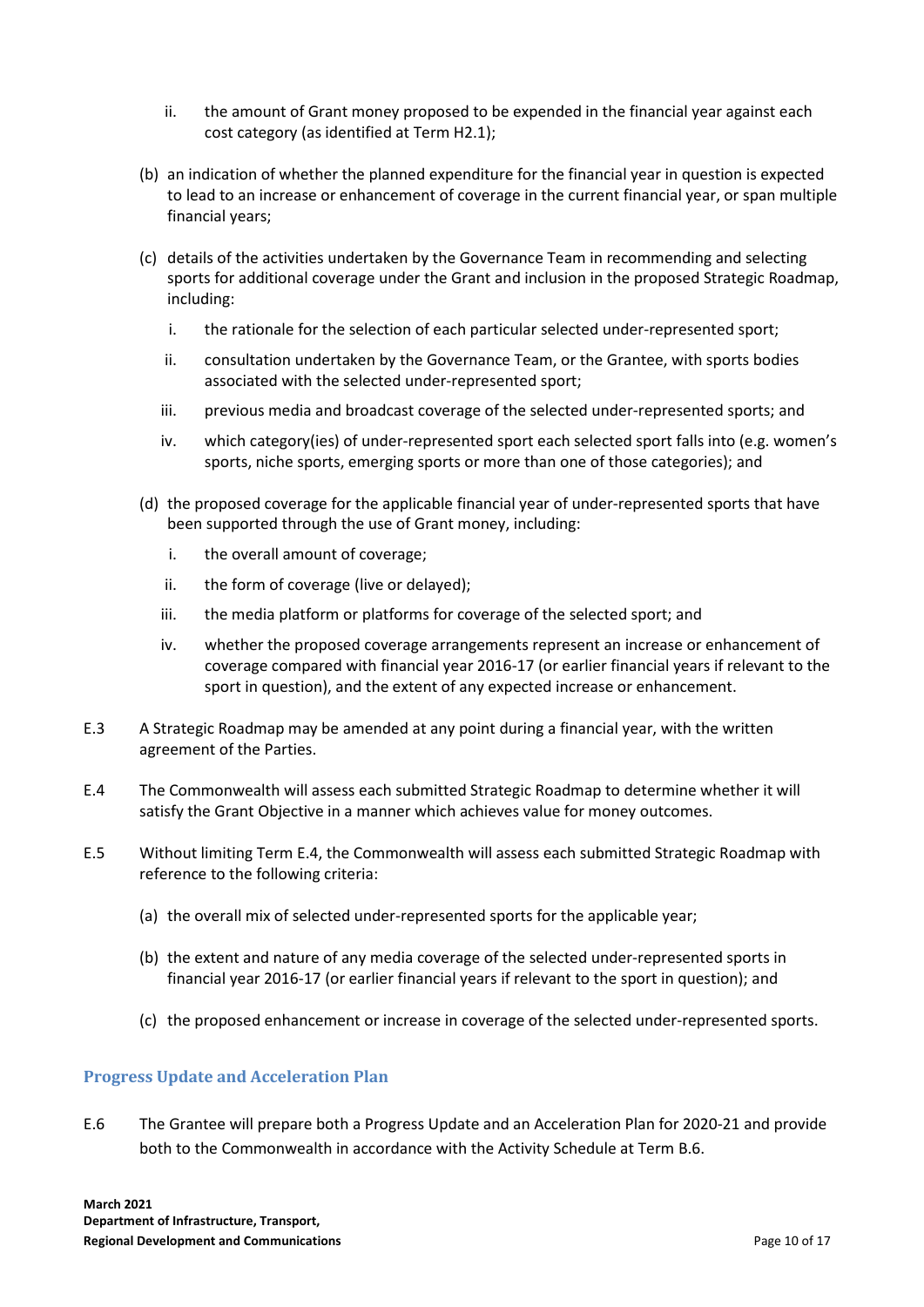- E.7 Both the Progress Update and the Acceleration Plan will demonstrate measures being undertaken by the Grantee to support sporting bodies and grant partners to re-establish themselves financially following the cessation or delay of women's, niche or under-represented sports due to the COVID-19 Pandemic.
- E.8 The form and structure of the Progress Update will be a matter for the Grantee. However, the Progress Update must include the following:
	- (a) the proposed women's, niche or under-represented sports that are intended to be supported through the Activity in terms of unconfirmed sports (unconfirmed sports);
	- (b) in relation to the unconfirmed sports, details of the plans, or proposed plans, by the sporting codes referred to in E.8(a) to resume play following the cessation of the COVID-19 Pandemic sports restrictions; and
	- (c) in relation to the unconfirmed sports, how the funding by the Grantee to the sporting codes referred to in E.8(a) through the acquisition of broadcast rights or other measures will assist in the resumption of play following the cessation of the COVID-19 sports restrictions.
- E.9 The form and structure of the Acceleration Plan will be a matter for the Grantee. However, the Acceleration Plan must include the following:
	- (a) the proposed women's, niche or under-represented sports that will be supported through the Activity in terms of confirmed sports;
	- (b) a breakdown of the proposed expenditure of Grant money for the 2020-21 financial year against each cost category (as identified at Term H2.1);
	- (c) the steps undertaken by the Grantee to support codes and grant partners to rebuild the sport coming out of the COVID-19 Pandemic, including any financial assistance and/or other steps undertaken to negotiate arrangements to facilitate the timely broadcasting of the sport upon its re-commencement; and
	- (d) an outline of the strategies and processes the Grantee has adopted to maintain ongoing engagement with all relevant sporting bodies and grant partners of women's, niche and underrepresented sports throughout the COVID-19 Pandemic, particularly around the issue of the broadcasting of each sport upon its recommencement.

# **F. Reporting**

- F.1 The Grantee agrees to create the following reports and to provide the reports to the Commonwealth representative.
- F.2 The Performance Report for each of the financial years 2017-18 to 2021-22 must include the following:
	- (a) the Activities undertaken in the applicable financial year;
	- (b) a breakdown of the expenditure of Grant money for the applicable financial year in terms of: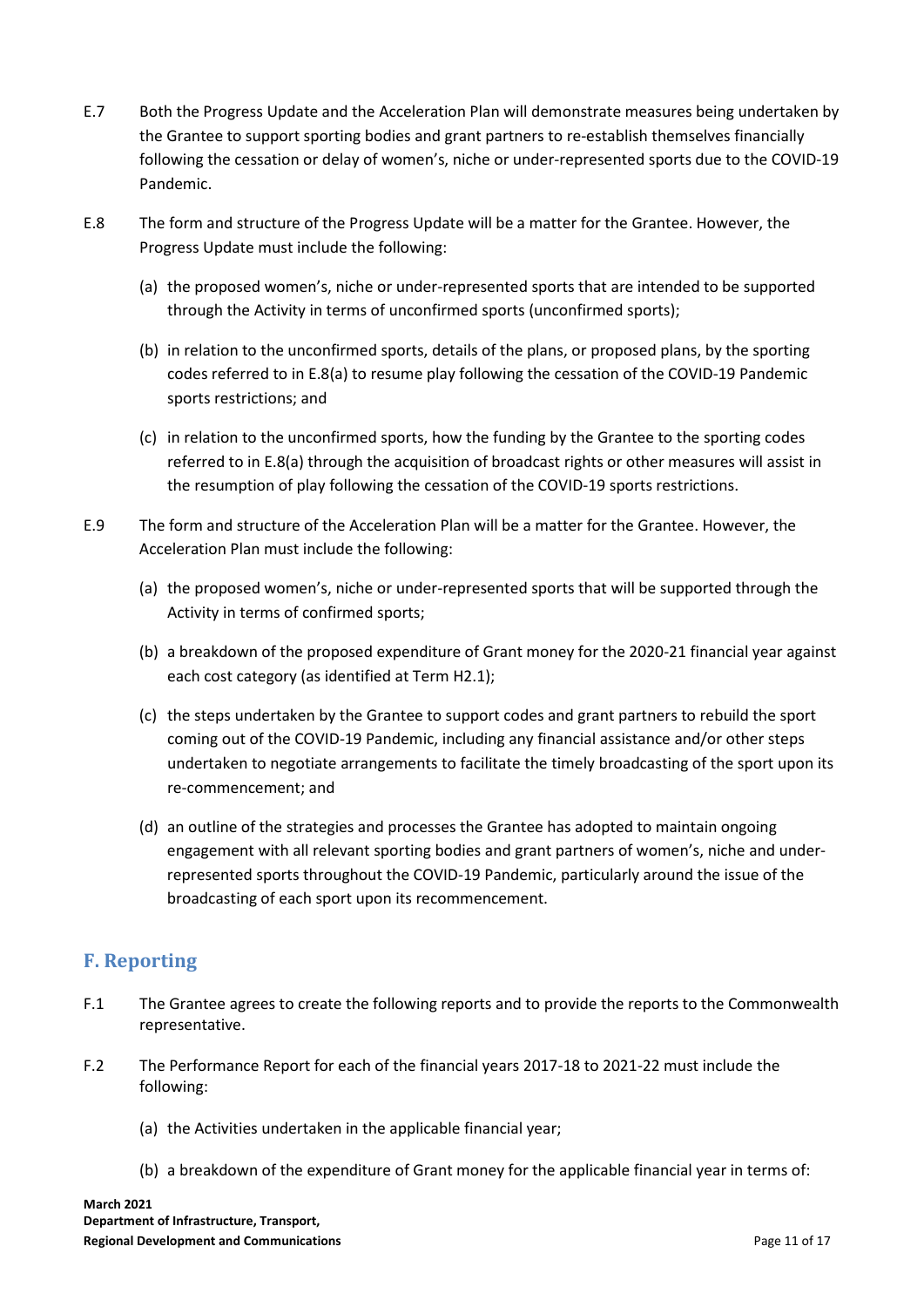- i. the under-represented sports supported through the Activity; and
- ii. the cost categories identified at Term H2.1.
- (c) the coverage for the applicable financial year of under-represented sports supported through the use of Grant money, including:
	- i. the overall amount of coverage;
	- ii. the form of coverage (live or delayed);
	- iii. the media platform or platforms on which coverage was provided; and
	- iv. whether, for the sports supported through the Grant, this coverage represented an increase or enhancement compared with the previous financial year or years, the extent of this increase or enhancement, and the relevant data used to inform that assessment.
- F.3 In addressing Terms F.2 (a) through (c), the Performance Reports for the financial years 2017-18 to 2021-22 must provide an assessment by the Grantee of its actual performance for the applicable financial year, relative to the Strategic Roadmap for that financial year and the Acceleration Plan (as applicable).
- F.4 The CFO Statement for each of the years 2017-18 to 2021-22 must certify that Grant money received during the relevant financial year has been spent for the purposes of the Activity and in accordance with the Agreement, the relevant Strategic Roadmap and in accordance with the Progress Update and the Acceleration Plan (as applicable).
- F.5 The Final Performance Report must including the following:
	- (a) the Activities undertaken during the entire Activity period;
	- (b) an assessment by the Grantee of its performance against the KPIs for the entire Activity period, and the relevant data used to inform that assessment;
	- (c) an explanation of the reasons why any KPIs were not met; and
	- (d) any other information reasonably requested by the Commonwealth.
- F.6 The Audited Financial Statements must be independently audited financial reports that demonstrate the appropriate acquittal of funds (as per Term H4).
- F.7 The Reporting Schedule is outlined below. The due dates specified in this Schedule may be altered by the written agreement of the Parties in order to accommodate any changes agreed to the Activity Schedule (in accordance with Term B.6).

| Report                     | Due date     |
|----------------------------|--------------|
| 2017-18 Performance Report | 31 Jul 2018  |
| 2017-18 CFO Statement      | 31 Jul 2018  |
| 2018-19 Performance Report | 31 Jul 2019  |
| 2018-19 CFO Statement      | 31 Jul 2019  |
| 2019-20 Performance Report | 31 Jul 2020  |
| 2019-20 CFO Statement      | 31 Jul 2020  |
| Interim Progress Update    | 30 Sept 2020 |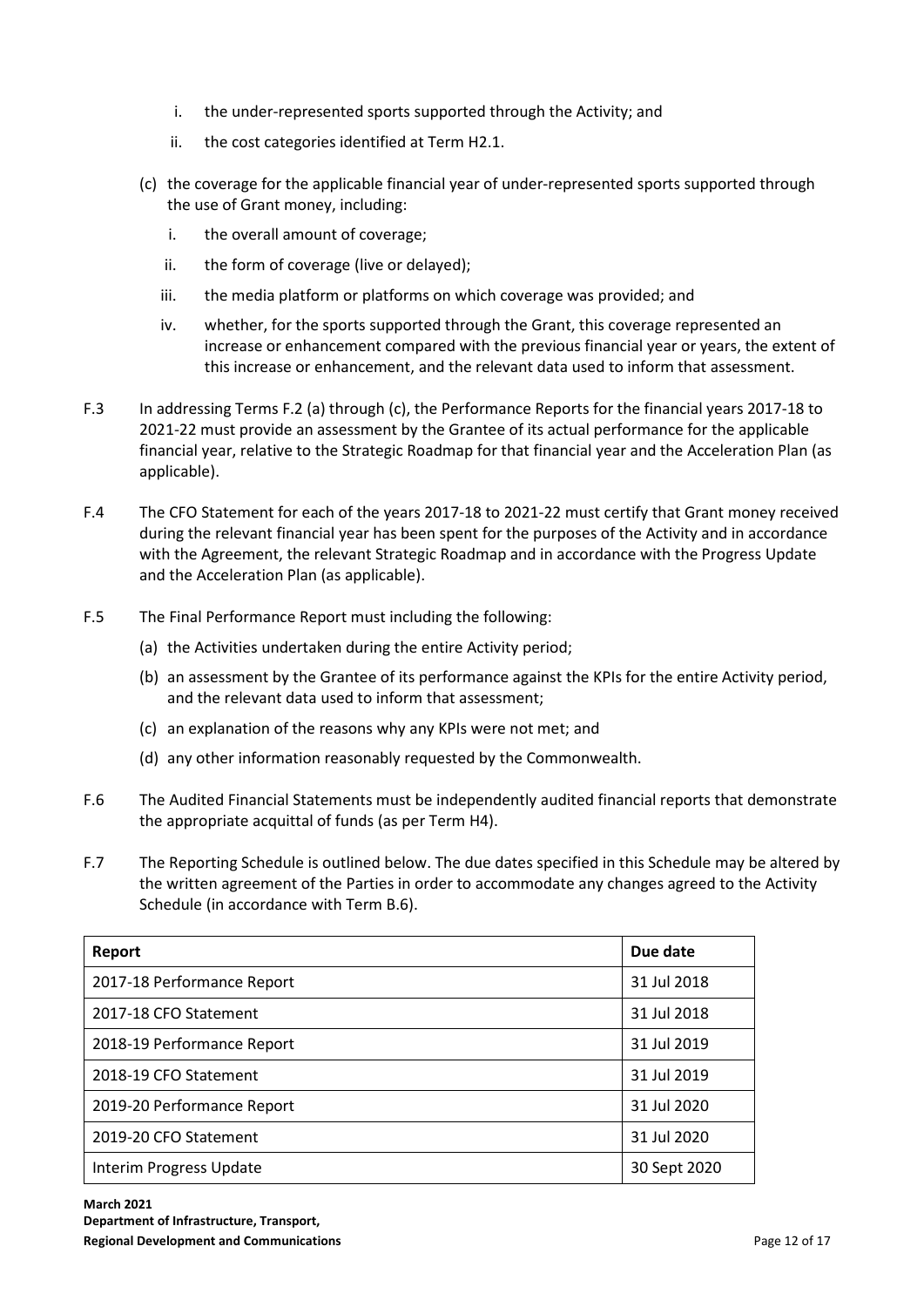| Re-establishment and Acceleration Plan            | 31 Jan 2021  |
|---------------------------------------------------|--------------|
| 2020-21 Performance Report                        | 31 Jul 2021  |
| 2020-21 CFO Statement                             | 31 Jul 2021  |
| 2021-22 Performance Report                        | 31 Jul 2022  |
| 2021-22 CFO Statement                             | 31 Jul 2022  |
| Final Performance Report - 2017-18 to 2021-22     | 31 July 2022 |
| Audited Financial Statements - 2017-18 to 2021-22 | 31 Aug 2022  |

# **G. Party representatives and address for notices**

#### **Grantee's representative and address**

| Grantee's representative name | <b>REDACTED</b>   |
|-------------------------------|-------------------|
| Position                      | <b>REDACTED</b>   |
| Postal/physical address(es)   | 4 BROADCAST WAY   |
|                               | ARTARMON NSW 2064 |
| Business hours telephone      | <b>REDACTED</b>   |
| Mobile                        | <b>REDACTED</b>   |
| E-mail                        | <b>REDACTED</b>   |

#### **Commonwealth's representative and address**

| Name of representative      | REDACTED                                                      |  |
|-----------------------------|---------------------------------------------------------------|--|
| Position                    | <b>Assistant Secretary</b>                                    |  |
| Postal/physical address(es) | News and Media Industry Branch                                |  |
|                             | Department of Infrastructure, Transport, Regional Development |  |
|                             | and Communications                                            |  |
|                             | GPO Box 2154                                                  |  |
|                             | CANBERRA ACT 2601                                             |  |
| Business hours telephone    | <b>REDACTED</b>                                               |  |
| Mobile                      | <b>REDACTED</b>                                               |  |
| E-mail                      | <b>REDACTED</b>                                               |  |

The Parties' representatives will be responsible for the liaison and the day-to-day management of the Grant, as well as accepting and issuing any written notices in accordance with this Agreement.

# **H. Supplementary Terms**

#### **H1. Other Contributions**

Not Applicable.

#### **H2. Activity budget**

H2.1 Subject to H2.2, the Grantee is permitted to expend the Grant money for the following categories of costs in respect of each under-represented sport: (a) Cost of acquiring media rights;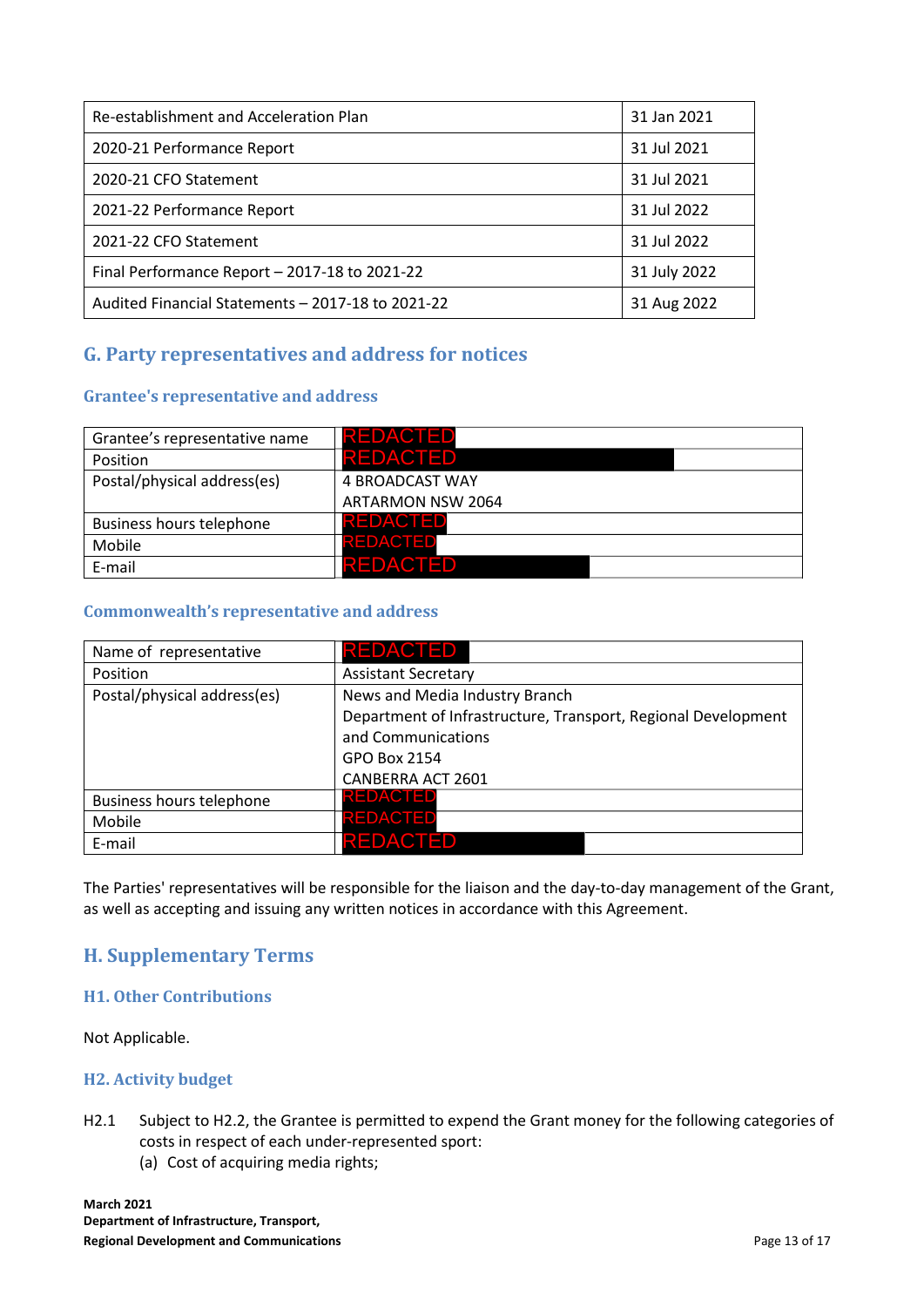- (b) Production costs (e.g. Outside Broadcast costs);
- (c) Promotional costs (e.g. cost of using Grantee's commercial airtime to promote underrepresented sports);
- (d) Technical and delivery costs (e.g. cost of satellite uplink and downlink for international or regional broadcasts); and
- (e) Any other costs in relation to the Activity approved in writing by the Commonwealth.
- H2.2 Where expenditure in relation to a category referred to in Term H2.1 (a) (d) represent payments made to a person who is a related body corporate of the Grantee, the Grant may only be expended to the extent that the amount is equal to or less than the typical arms-length market price for the acquired services or goods. 'Related body corporate' has the same meaning as in section 50 of the *Corporations Act 2001* (Cth).
- H2.3 The Grant may be applied to expenditure in relation to the Activity that was incurred in the financial year 2017-18 prior to the Signing Date, provided that this expenditure was consistent with the 2017- 18 Strategic Roadmap, as accepted by the Commonwealth.
- H2.4 Promotional costs (item H2.1(c)) may constitute not more than 10 per cent of Grant funding in any given financial year, and for the Grant as a whole over the financial year periods 2017-18 to 2021-22.
	- (a) Promotional costs may relate to any content that directly promotes an under-represented sport, but must not include the promotion of any third-party commercial product or service, irrespective of whether or not that third party has a sponsorship or other arrangement in place with an under-represented sport.
	- (b) For the avoidance of doubt, the Grantee will be permitted to include references to the naming rights and/or major sponsors (if any) in promotions (either via graphics, voice over or logos etc.) for the under-represented sport.
	- (c) Promotional costs may relate to the use of Commonwealth content and material aimed at supporting greater participation in sports by women and girls, although the use of any such material would be at the discretion of the Grantee.

#### **H3. Record keeping**

- H3.1 The Grantee agrees to maintain the following records:
	- (a) identify the receipt and expenditure of the Grant separately within the Grantee's accounts and records so that at all times the Grant is identifiable; and
	- (b) keep financial accounts and records relating to the Activity so as to enable all receipts and payments related to the Activity to be identified and reported.
- H3.2 The Grantee agrees to maintain the records for five years after the Completion Date and provide copies of the records to the Commonwealth representative (or its nominee) upon request.
- H3.3 Term H3 survives the termination, cancellation or expiry of the Agreement.

#### **H4. Audit**

H4.1 The Grantee agrees to provide the Commonwealth with independently audited financial acquittal reports verifying that the Grant was spent in accordance with this Agreement.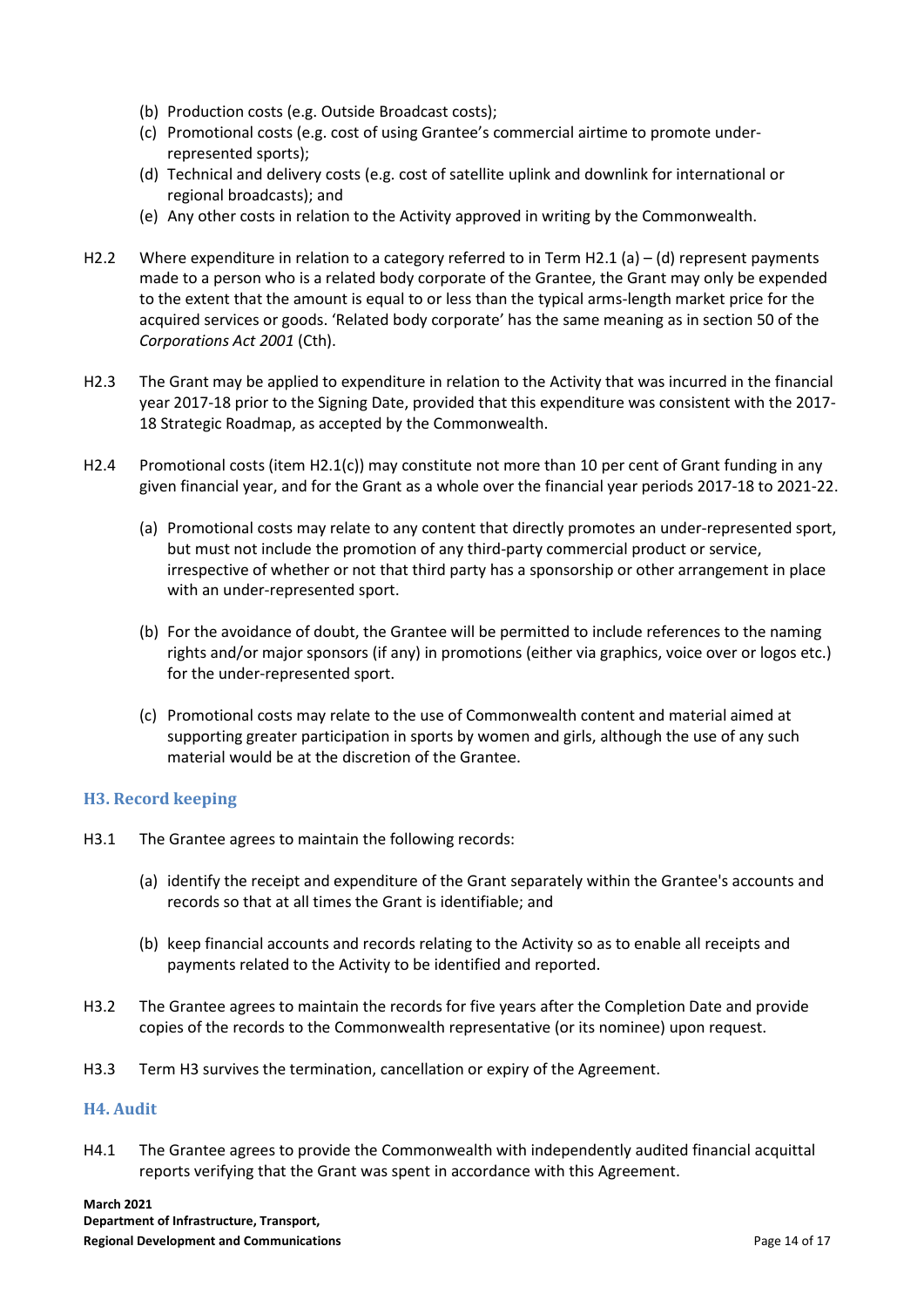- H4.2 Independently audited financial acquittal reports must be audited by:
	- (a) a Registered Company Auditor under the *Corporations Act 2001* (Cth); or
	- (b) a certified Practising Accountant; or
	- (c) a member of the National Institute of Accountants; or
	- (d) a member of the Institute of Chartered Accountants;

who is not a principal member, shareholder, officer or employee of the Grantee or a related body corporate.

#### **H5. Activity Material**

Not Applicable.

#### **H6. Access**

- H6.1 The Grantee agrees to give the Commonwealth, or any persons authorised in writing by the Commonwealth, access to premises where the Activity is being performed and to permit those persons to inspect and take copies of any Material relevant to the Activity.
- H6.2 The Auditor-General and any Information Officer under the *Australian Information Commissioner Act 2010* (Cth) (including their delegates) are persons authorised for the purposes of clause H6.1.
- H6.3 Term H6 does not detract from the statutory powers of the Auditor-General or an Information Officer (including their delegates).

#### **H7. Equipment and assets**

Not Applicable.

#### **H8. Relevant qualifications or skills**

Not Applicable.

#### **H9. Activity specific legislation, policies and industry standards**

Not Applicable.

#### **H10. Commonwealth Material, facilities and assistance**

H10.1 The Grantee must, in providing television and online coverage of under-represented sports under this Agreement, acknowledge the financial contribution it has received from the Commonwealth, with the form and placement of such acknowledgement to be agreed by the Parties in writing prior to its publication.

#### **H11. Jurisdiction**

H11.1 This Agreement is governed by the laws of the Australian Capital Territory (ACT).

#### **H12. Grantee trustee of a Trust**

Not Applicable.

#### **H13. Compliance with laws and policies**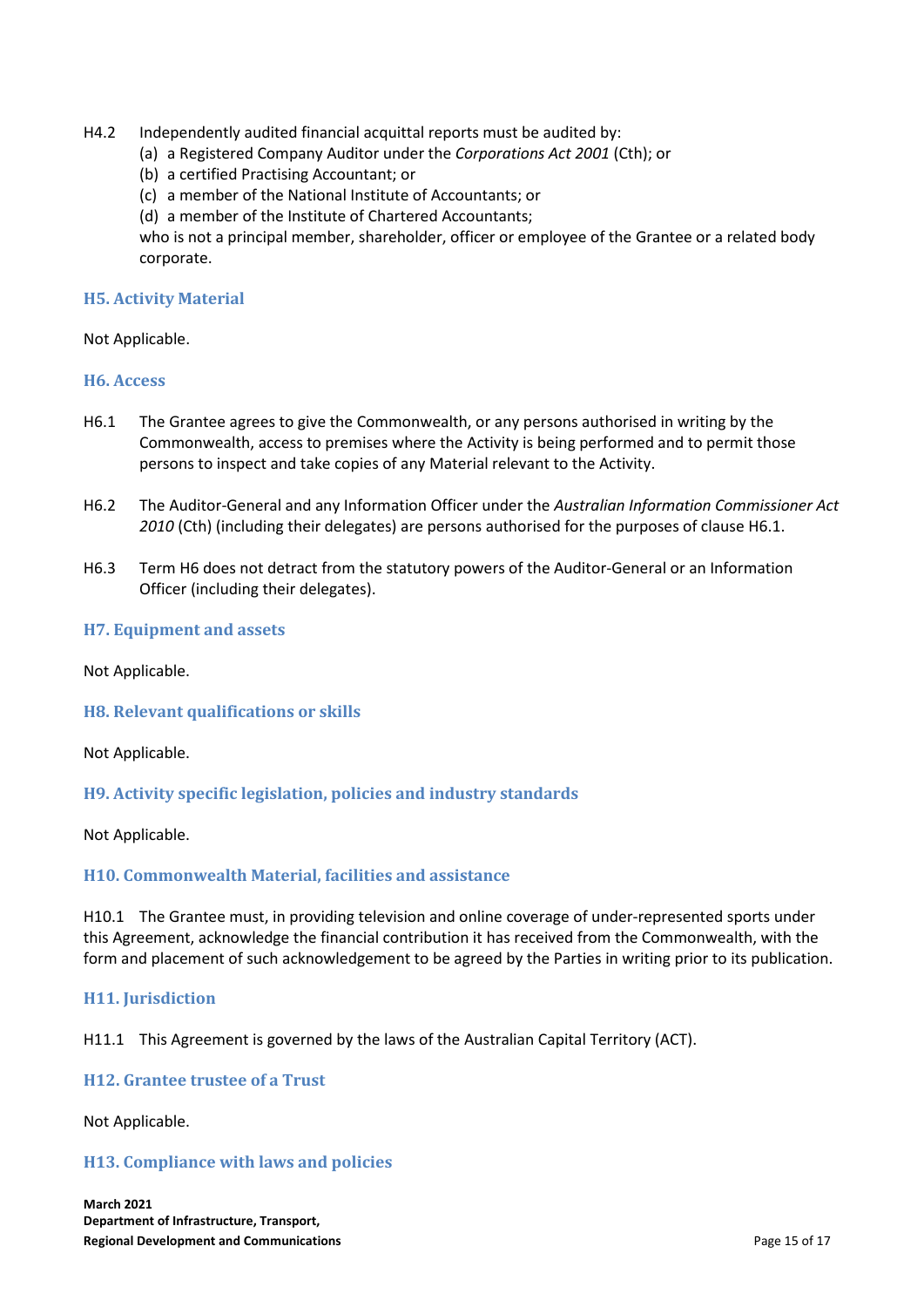- H13.1 The Grantee must comply with all laws, including the following laws, in carrying out the Activity:
	- (a) *Equal Opportunity for Women in the Workplace Act 1999*;
	- (b) *Racial Discrimination Act 1975*;
	- (c) *Sex Discrimination Act 1984*;
	- (d) *Disability Discrimination Act 1992*;
	- (e) *Crimes Act 1914*;
	- (f) *Criminal Code Act 1995*;
	- (g) *Age Discrimination Act 2004* and the *Age Discrimination (Consequential Provisions) Act 2004*;
	- *(h) Broadcasting Services Act 1992;*
	- *(i) Radiocommunications Act 1992;*
	- *(j) Privacy Act 1988;*
	- *(k) Work Health and Safety Act 2011;*
	- *(l) Biosecurity Act 2015* and any relevant instruments made under that Act; and
	- *(m) any State or Territory Declarations, Determinations, Orders, Regulations or other legal instruments, as may be in effect from time to time, that relate to that State or Territory's response to the COVID-19 Pandemic.*
- H13.2 The Grantee must comply with the following policies in carrying out the Activity:
	- (a) Lobbying Code of Conduct (a copy of which is available at https://www.ag.gov.au/integrity/australian-government-register-lobbyists/lobbying-codeconduct).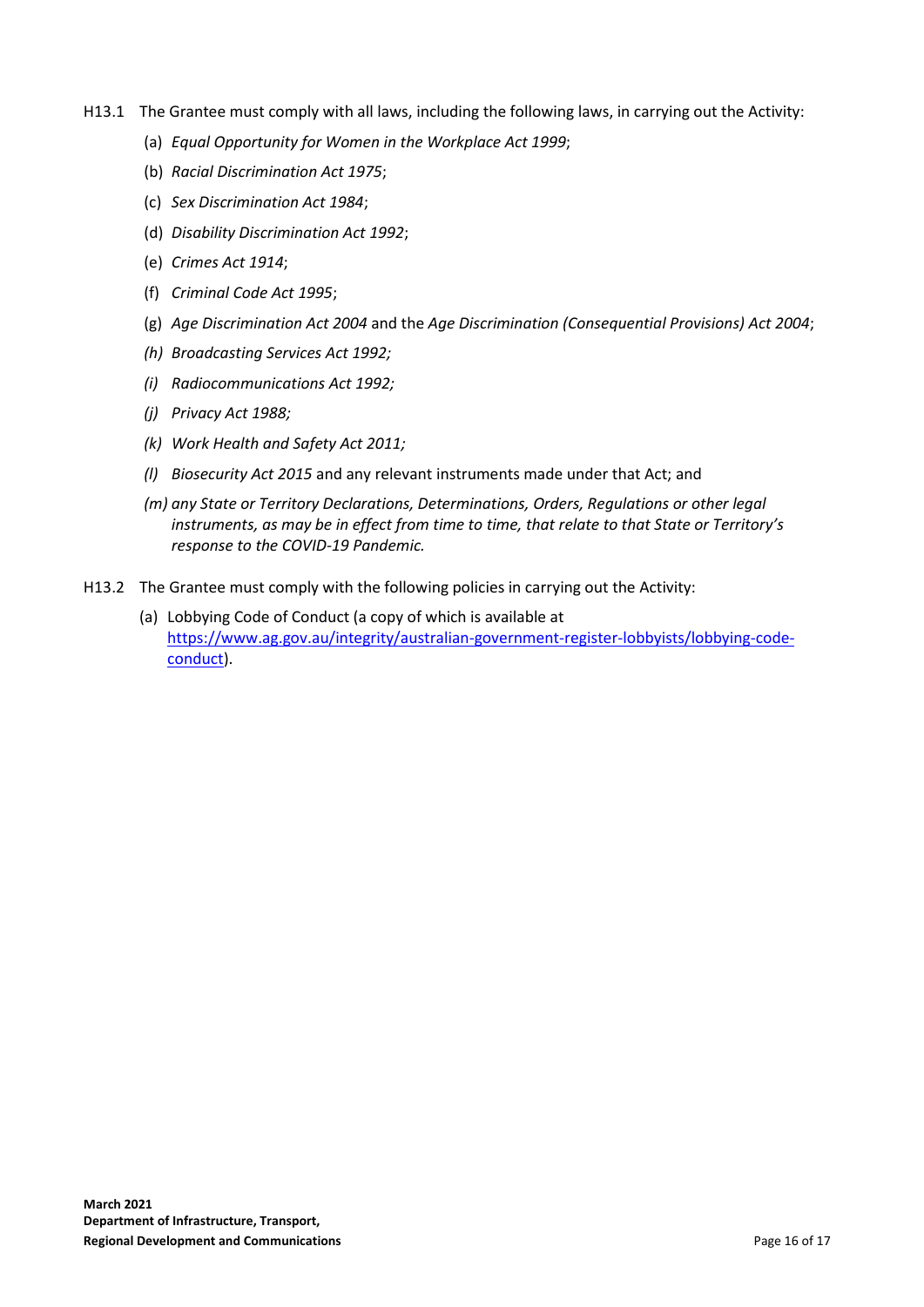# **Commonwealth General Grant Conditions Schedule 1** Schedule 1

# **1. Undertaking the Activity**

The Grantee agrees to undertake the Activity in accordance with this Agreement.

# **2. Acknowledgements**

The Grantee agrees to acknowledge the Commonwealth's support in Material published in connection with this Agreement and agrees to use any form of acknowledgment the Commonwealth reasonably specifies.

# **3. Notices**

3.1 The Parties agree to notify the other Party of anything reasonably likely to affect the performance of the Activity or otherwise required under this Agreement.

3.2 A notice under this Agreement must be in writing, signed by the Party giving notice and addressed to the other Party's representative.

3.3 The Commonwealth may, by notice, advise the Grantee of changes to the Agreement that are minor and of an administrative nature provided that any such changes do not increase the Grantee's obligations under this Agreement. Such changes, while legally binding, are not variations for the purpose of clause 7.

# **4. Relationship between the Parties**

A Party is not by virtue of this Agreement the employee, agent or partner of the other Party and is not authorised to bind or represent the other Party.

# **5. Subcontracting**

5.1 The Grantee remains responsible for compliance with this Agreement, including in relation to any tasks undertaken by subcontractors.

5.2 The Grantee agrees to make available to the Commonwealth the details of any of its subcontractors engaged to perform any tasks in relation to this Agreement upon request.

# **6. Conflict of interest**

The Grantee agrees to notify the Commonwealth promptly of any actual, perceived or potential conflicts of interest which could affect its performance of this Agreement and agrees to take action to resolve the conflict.

# **7. Variation**

This Agreement may be varied in writing only, signed by both Parties.

# **8. Payment of the Grant**

8.1 The Commonwealth agrees to pay the Grant to the Grantee in accordance with the Grant Details. 8.2 The Commonwealth may by notice withhold payment of any amount of the Grant where it reasonably believes the Grantee has not complied with this Agreement or is unable to undertake the Activity. 8.3 A notice under clause 8.2 will contain the reasons for any payment being withheld and the steps the Grantee can take to address those reasons. 8.4 The Commonwealth will pay the withheld amount once the Grantee has satisfactorily addressed the

reasons contained in a notice under clause 8.2.

### **9. Spending the Grant**

9.1 The Grantee agrees to spend the Grant for the purpose of undertaking the Activity only. 9.2 The Grantee agrees to provide a statement signed by the Grantee verifying the Grant was spent in accordance with the Agreement.

#### **10. Repayment**

10.1 If any of the Grant has been spent other than in accordance with this Agreement or any amount of the Grant is additional to the requirements of the Activity, the Grantee agrees to repay that amount to the Commonwealth unless agreed otherwise. 10.2 The amount to be repaid under clause 10.1 may be deducted by the Commonwealth from subsequent payments of the Grant or amounts payable under another agreement between the Grantee and the Commonwealth.

# **11. Record keeping**

The Grantee agrees to maintain records of the expenditure of the Grant.

# **12. Intellectual Property**

12.1 The Grantee owns or licenses the Intellectual Property Rights in Material created undertaking the Activity.

12.2 The Grantee gives the Commonwealth a nonexclusive, irrevocable, royalty-free licence to use, reproduce, publish and adapt Reporting Material for Commonwealth Purposes.

12.3 The licence in clause 12.2 does not apply to Activity Material.

12.4 This Agreement does not affect the ownership of Intellectual Property Rights in Existing Material.

# **13. Privacy**

When dealing with Personal Information in carrying out the Activity, the Grantee agrees not to do anything which, if done by the Commonwealth, would be a breach of an Australian Privacy Principle.

# **14. Confidentiality**

The Parties agree not to disclose each other's confidential information without prior written consent unless required or authorised by law or Parliament.

#### **15. Insurance**

The Grantee agrees to maintain adequate insurance for the duration of this Agreement and provide the Commonwealth with proof when requested.

#### **16. Indemnities**

16.1 The Grantee indemnifies the Commonwealth, its officers, employees and contractors against any claim, loss or damage arising in connection with the Activity. 16.2 The Grantee's obligation to indemnify the Commonwealth will reduce proportionally to the extent any act or omission involving fault on the part of the Commonwealth contributed to the claim, loss or damage.